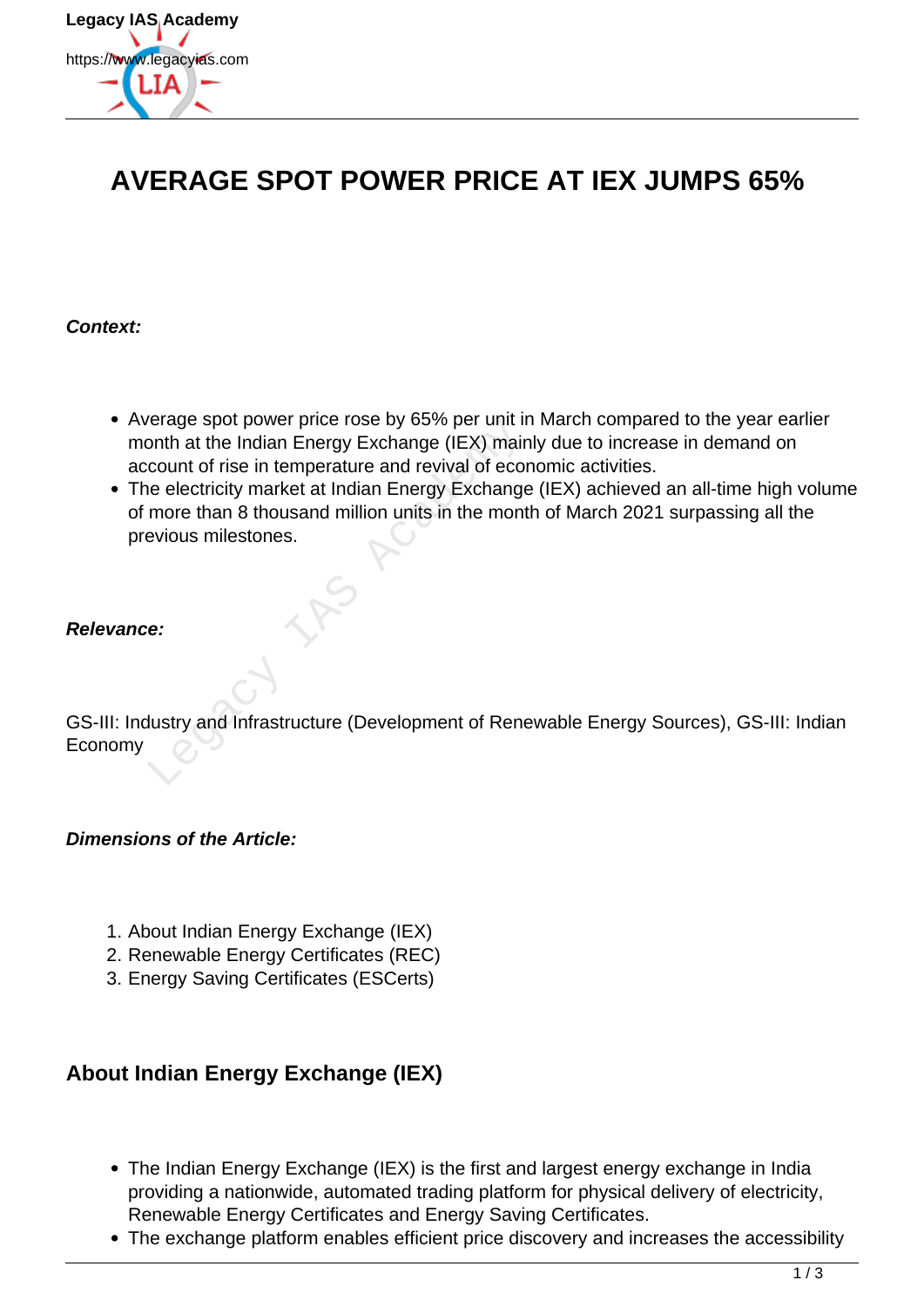

and transparency of the power market in India while also enhancing the speed and efficiency of trade execution.

- It is a publicly listed company with National Stock Exchange (NSE) and Bombay Stock Exchange (BSE).
- It is approved and regulated by Central Electricity Regulatory Commission (CERC) and has been operating since 2008.
- The IEX was established to leverage technology and innovation to establish transparent and efficient energy marketplaces for delivering affordable, reliable energy to consumers.

Indian Energy Exchange (IEX) is a trading platform for:

- 1. Physical Delivery of Electricity
- 2. Renewable Energy Certificates (REC)
- 3. Energy Saving Certificates (ESCerts)

## **Renewable Energy Certificates (REC)**

- Renewable Energy Certificates (RECs) are a market-based instrument that certifies the bearer owns one megawatt-hour (MWh) of electricity generated from a renewable energy resource. Weical Delivery of Electricity<br>
Energy Certificates (REC)<br>
Die Energy Certificates (ESCerts)<br>
Die Energy Certificates (REC)<br>
Die Energy Certificates (REC)<br>
Die Energy Certificates (RECs) are a mater owns one megawatt-hour
- Once the power provider has fed the energy into the grid, the REC received can then be sold on the open market as an energy commodity.
- RECs earned may be sold, for example, to other entities that are polluting as a carbon credit to offset their emissions.
- RECs can go by other names, including Green Tags, Tradable Renewable Certificates (TRCs), Renewable Electricity Certificates, or Renewable Energy Credits.

### **Energy Saving Certificates (ESCerts)**

- Energy Saving Certificates (ESCerts) are the tradable certificates under the Perform, Achieve, Trade (PAT) Scheme of the Bureau of Energy Efficiency (BEE).
- It is a market-based mechanism to incentivise energy efficiency in large energy-intensive industries.